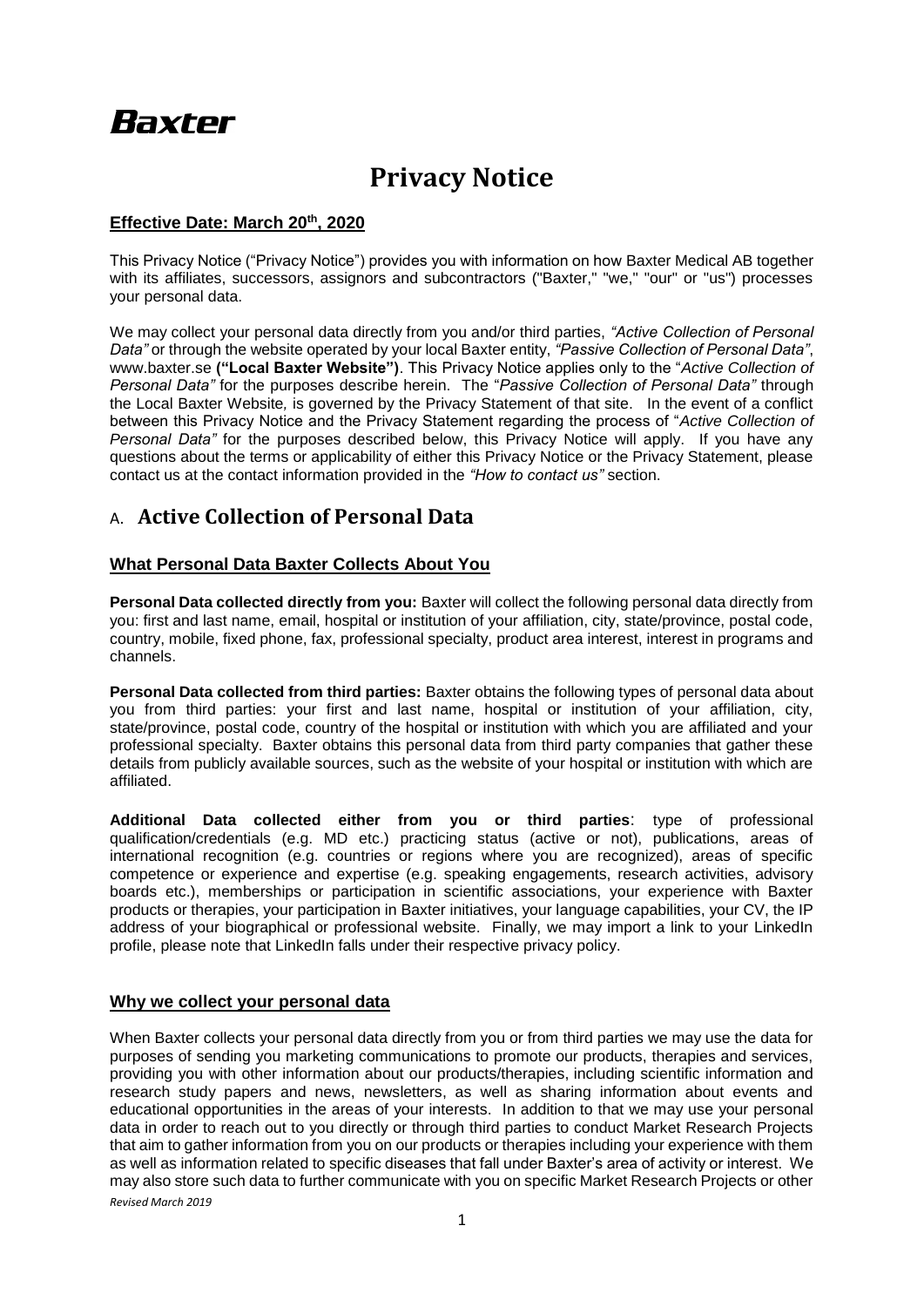activities you have participated. We do so on the basis on your consent. In the consent form, Baxter will ask you to provide information about your areas of interests and selected preferences. Providing us your personal data for the purposes described in the previous phrases is voluntary. If you do not consent to Baxter processing your personal data, we will not send you any of the above-mentioned communications or information. Please note that if you provide your consent, you may always withdraw it or change your preferences by following the instructions for unsubscribing available in the consent form. You can also withdraw your consent by contacting us using the contact details in the *"How to contact us"* section below. Note that withdrawal of your consent does not affect the lawfulness of processing of your personal data before your consent's withdrawal.

We may also use your personal data directly from you or from third parties or publicly available data bases in order to better understand your scientific background and the areas of your expertise as well as to monitor and analyse your professional preferences, interests, professional recognition and participation in scientific fora or associations, as well as your professional activities of choice, including research activities, publications, speaking activities advisory boards based also on Baxter's interaction with you, if it is the case. We do that in order to identify areas of collaboration with Baxter that would allow us to create opportunities to advance scientific exchange and medical care. We do so on the basis on your consent. Providing us your personal data for the purposes described in the previous phrases is voluntary. Please note that if you provide your consent, you may always withdraw it by contacting us using the contact details in the *"How to contact us"* section below. Note that withdrawal of your consent does not affect the lawfulness of processing of your personal data before your consent's withdrawal.

#### **We also collect your personal data from you or third parties in order to directly communicate with you, keep accurate our databases and comply with legal obligations such as without limitation adverse events reporting**. **We do so on the basis of our legitimate interests to manage our relationship with us, or because we have a legal obligation.**

In the event that we use your personal data for other purposes, not mentioned above, we will inform you about the specific purposes and, when required, on what basis we do so, at the time we collect the personal data from you to the extent required by law.

#### **With whom we may share your personal data and international data transfers**

Baxter is a global company and for the purposes outlined above, Baxter may transfer your personal data to other Baxter group companies and Baxter's service providers acting on behalf of Baxter, such as providers of IT system administration and user support services, and providers of IT tools for consent management and mailing services. These third parties are restricted from using your personal data in any way other than to provide services for us and we require them to provide an adequate level of protection for your personal data. For more information about Baxter's service providers, please contact us at privacy@baxter.com.

Some of the recipients referred to above will be located or may have relevant operations outside of your country, such as in the United States (the list of Baxter Group entities and the places of their establishment is set out at https://www.baxter.com/location-selector), where the data protection laws may not provide a level of protection equivalent to the laws in your country. Baxter employs measures to provide an adequate level of data protection, ensure that all data recipients will provide an adequate level of protection for the personal data, and that appropriate technical and organizational security measures are in place to protect your personal data. Any onward transfer (including to our affiliates outside the EEA) is subject to appropriate onward transfer requirements, as provided in the applicable law.

You can request information about Baxter's affiliates and subsidiaries and third party service providers as well as access copies copy of the safeguards which we have put in place to protect your personal data and privacy rights by writing to [privacy@baxter.com](mailto:privacy@baxter.com) or contacting us as at the contact details in the *"How to contact us"* section.

Baxter International Inc. and Baxter Healthcare Corporation each complies with the EU-U.S. Privacy Shield Framework and the Swiss-U.S. Privacy Shield Framework, as set forth by the U.S. Department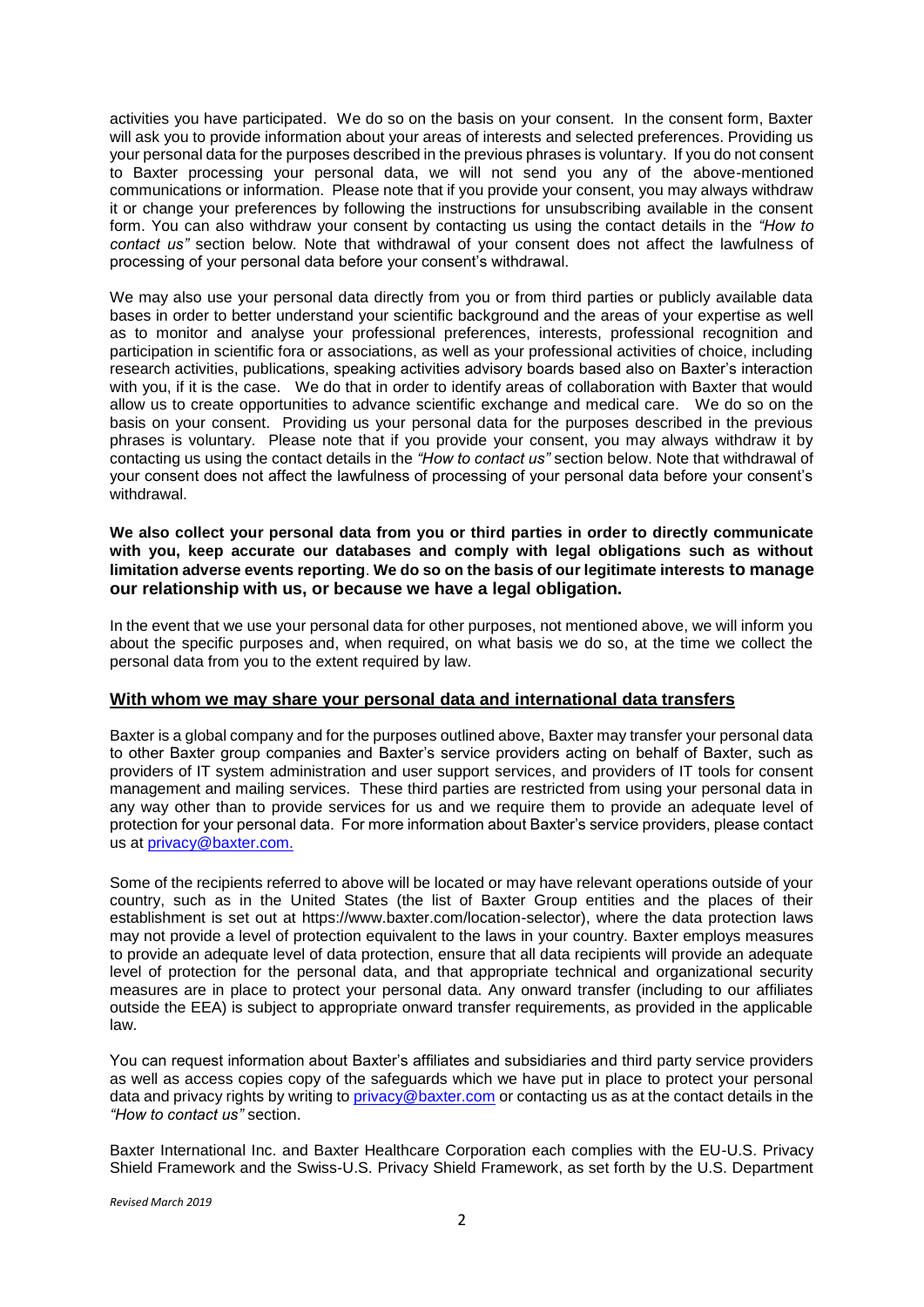of Commerce regarding the collection, use, and retention of personal information transferred from the EU/EEA and Switzerland to the United States. Baxter International Inc. and Baxter Health Care Corporation each has certified to the Department of Commerce that it adheres to the Privacy Shield Principles. If there is any conflict between the terms in this Privacy Notice and the Privacy Shield Principles, the Privacy Shield Principles shall govern. To learn more about the Privacy Shield program, and to view the Privacy Shield certification of Baxter International Inc. or Baxter Healthcare Corporation, please visit [https://www.privacyshield.gov/.](https://www.privacyshield.gov/) Please visit [www.baxter.com](http://www.baxter.com/) for Baxter International Inc.'s and Baxter Healthcare Corporation's Privacy Shield notice.

If we are involved in a sale or transfer of all or some of our business assets or operations via a share or asset deal, your personal data may be transferred to the acquiring organization who shall take at least the same or higher standards of care in the treatment of your personal data. Should such a sale or transfer occur, you will be informed about this and may withdraw your consent to or - as applicable object to the transfer of your personal data to, and processing and use of your personal data by the transferee.

#### **How long we keep your personal data**

Your personal data will be kept for the following time periods:

- If you have given us your consent to send you marketing, commercial and related types of communications, we will keep your data until you withdraw your consent to receive these communications or until we no longer send these types of communications;
- If we have collected your personal data solely to send you the surveys mentioned herein, we will keep your contact details until you opt-out of receiving them or until we no longer need to send you such surveys, whichever happens first. As part of those surveys, we will retain your survey data for as long as you remain a customer of Baxter and we need the information to help us understand how we are performing.
- If we have collected your data indirectly, i.e. from third parties, we will keep your data until our first contact with you and further retention would be subject to your receipt of this privacy notice and/or your consent as applicable. If such contact cannot be performed within a reasonable period of time from the collection day of your data, the data will be deleted.

#### **Your rights**

In certain circumstances, local data protection laws and certain local laws (including the GDPR) give you rights with respect to your personal data. These rights differ by country/region. You can request:

- Access to or copies of your personal data, including knowing whether we hold personal data about you, and, if so, what kind and for what purposes. You can also request information about who has received your personal data.
- That we correct of your personal data if you think it is inaccurate or incomplete or request that we erase or delete your personal data, unless we have a legal obligation to hold it or are otherwise permitted by applicable law to retain it.
- Us to restrict the processing of your personal data and not to delete it.
- That we provide you with your personal data that we obtained from you so that you can store and re-use it for your personal use, and you can ask us to provide this personal data to another entity.

You can exercise your rights by contacting your local Baxter entity using the contact details provided in the *"How to contact us"* section.

As described above you also have the right to withdraw your consent or object to our using and disclosing your personal data for purposes of direct marketing or if based on our legitimate interests. You can do so at any time "opting-out" of the marketing or other types of communications described above that you receive based upon your consent, as well as the surveys in accordance with the unsubscribe instructions included in the specific communications. If you are unable to object by optingout in this manner, please contact us using the contact details provided below. If you believe we are using, disclosing or otherwise processing your personal data in a way that is not in accordance with the law you can lodge a complaint with a data protection authority in your country.

*Revised March 2019* We will handle any request to exercise your rights in accordance with applicable law. Please note that depending on the circumstances, some of the above rights may not apply.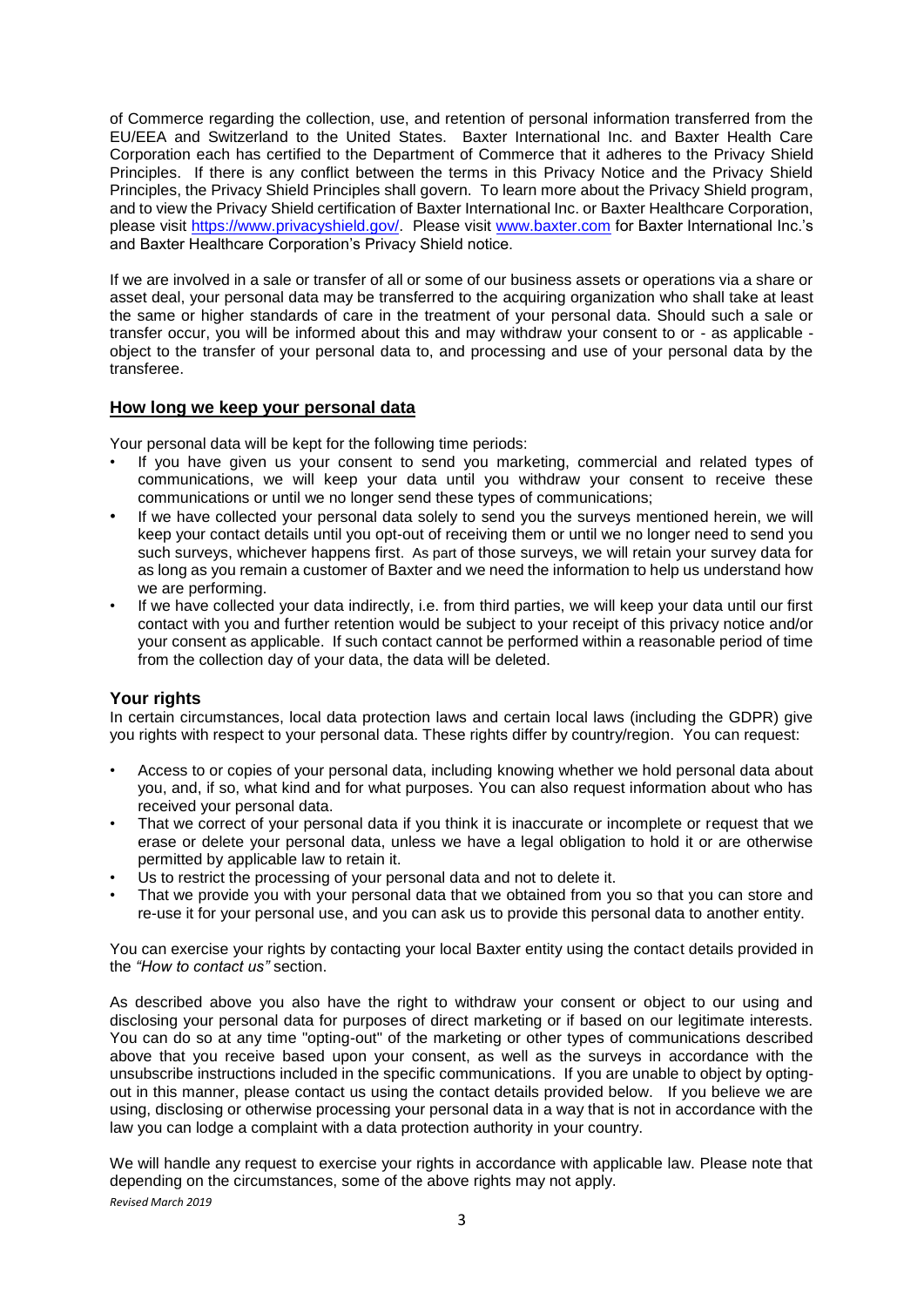#### **How to contact us**

Please address your requests or questions concerning the processing of your personal data to: Baxter Medical AB Torshamnsgatan 48, Box 63, 164 94 Kista [Nordic\\_privacy@baxter.com,](mailto:Nordic_privacy@baxter.com) +46 8632 6400

You can also exercise any or your rights or get additional information about your rights, this Notice, or how we process your personal data, by contacting Baxter's Data Protection Officer by email to: privacy@baxter.com; telephone:Ethics and Compliance Hotline at 1-844-294-5418; Mail to: Baxter International Inc., ATTN: Data Protection Officer, Global Privacy Office 1 Baxter Parkway Deerfield, IL USA 60015.

## **B. Passive Collection of Personal Data**

#### **Information collected through your usage of your Local Baxter Websites**

In order to provide your consent mentioned above in this Privacy Notice you will access the Local Baxter Website which may include unique identifiers and preference information such as your username, password, marketing preferences, internet protocol ("IP") address or cookie, which may contain information that may be considered personal data, as well as information that does not directly identify you, but which corresponds to your device, browser type, operating system, computer or mobile device, your navigation and clickstream behaviour from actions that you take on our website, *"Tracking Technologies We Use"*.

#### **Tracking Technologies We Use**

Your Local Baxter Website utilizes various technologies as part of our legitimate interests in order to provide you with certain services and functionalities as follows.

#### **Cookies**

Like many websites, your local Baxter Websites uses "cookies." A cookie is a small file that is transferred to your computer's hard drive to help us improve content (e.g., it helps us determine which parts of the site are popular and which are less popular, so we may improve these areas in the future) and customize website content for our visitors. We will not combine cookie information with any personal data you have submitted to us. You may set your browser to reject cookies and to let you know when a cookie is being placed on your computer.

As is true of most websites, your Local Baxter Website gathers certain information automatically. This information may include Internet protocol (IP) addresses, browser type, Internet service provider (ISP), referring/exit pages, the files viewed on our site (e.g., HTML pages, graphics, etc.), operating system, date/time stamp, and/or clickstream data to analyze trends in the aggregate and administer the site. IP addresses and other data we gather automatically may be considered to be personal data in certain countries.

Use of cookies may vary with the unique features of Baxter websites. Therefore, please review the cookies policy included in the bottom of the Local Baxter Website for any additional information on the use of cookies.

Generally, we use cookies (and the other technologies identified below) for the following purposes:

•To provide a service: A cookie may be used to provide you with a specific service. For instance, if you are logging into an access-controlled section of our site, we set a temporary session cookie to establish that you have been authenticated. The information contained in these cookies consists of random data that is used by the server to authenticate the browser requests to the server for that particular session. If you choose not to accept a temporary cookie, you will not be able to navigate in these online applications. We also use a cookie when you visit your Local Baxter Website and request documentation or a response from us. When you are filling out a form, you may be given the option of having your Local Baxter Website deliver a cookie to your local hard drive. You might choose to receive this type of cookie

*Revised March 2019*